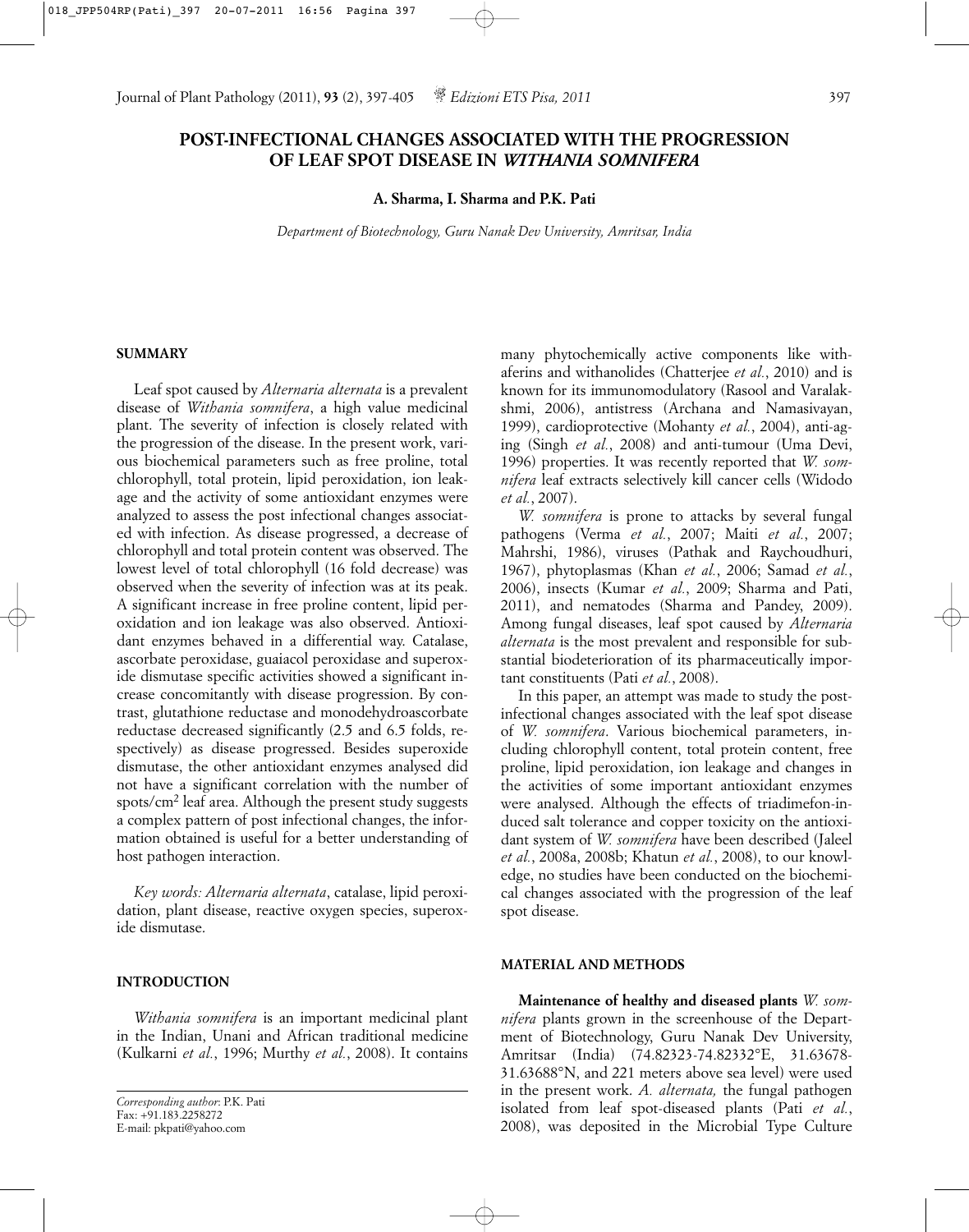Collection and Gene Bank of the Institute of Microbial Technology, Chandigarh (India), under the accession No. MTCC-9617 (http://mtcc.imtech.res.in). This pathogen was inoculated to healthy plants to induce infection, as described by Pati *et al.* (2008). Diseased and healthy plants were maintained separately, under similar conditions of temperature and relative humidity.

**Biochemical analysis.** Various biochemical analyses were carried out on fourth or fifth fully expanded leaves from the apex from 15 plants, for each disease severity level. Disease severity was rated on a four point scale based on number of spots per leaf and average number of spots per unit leaf area (disease severity level 0, 1, 2 and 3) (Table 1). Samples from all severity levels were homogenized separately and used for various biochemical analysis. Healthy leaves without any spot served as control (Level 0).

*Chlorophyll content.* The amount of chlorophyll was quantified according to Arnon (1949). One hundred mg of freshly harvested leaves were homogenized in liquid nitrogen. After adding 1.5 ml of 80% acetone, the slurry was centrifuged at 19,000 *g* for 10 min and the absorbance of the supernatant was measured at 645 and 663 nm against 80% acetone as blank. Chlorophyll content was determined by following formulae:

Total Chl (µg/ml) = 20.2 (A645) + 8.02 (A663) Chl A = 12.7 (A663) – 2.29 (A645) Chl B = 22.9 (A645) – 4.68 (A663)

*Free proline content.* The free proline content was determined as described (Bates *et al.*, 1973). Five hundred

| Sample name and disease<br>progression on four point scale |  | Number of spots/leaf    | Spots/cm <sup>2</sup> leaf area |
|------------------------------------------------------------|--|-------------------------|---------------------------------|
| Healthy<br>(level 0)                                       |  |                         |                                 |
| Disease start<br>(level 1)                                 |  | 0.0 t <sub>0</sub> 30.0 | 0.0 to 1.0                      |
| Disease<br>intermediate<br>(level 2)                       |  | 30.0 to 50.0            | 1.0 to 1.5                      |
| Disease extreme<br>$(\text{level } 3)$                     |  | 250.0                   | $\geq1.5$                       |

**Table 1.** Gradation of sample into four point scale based on severity of infection.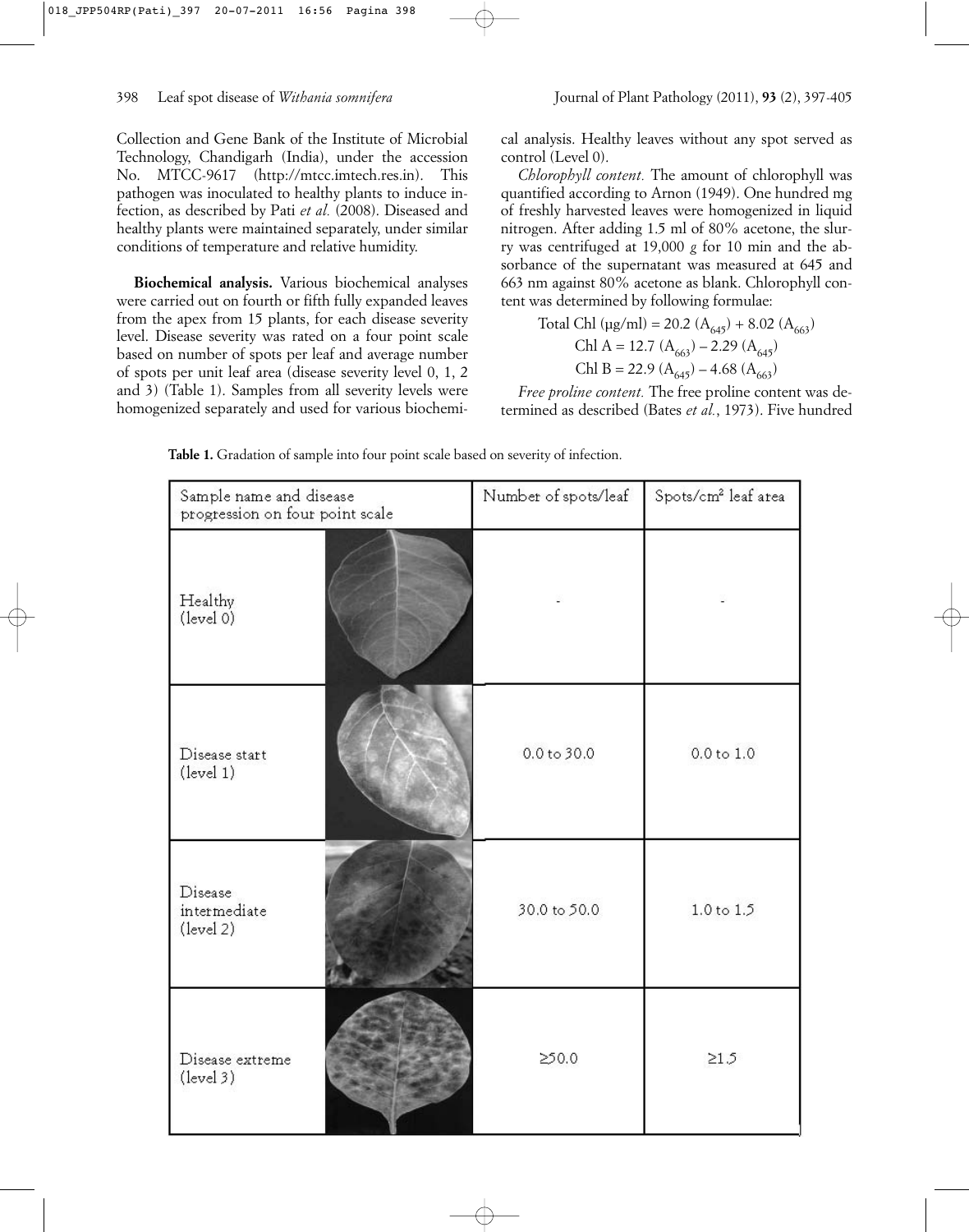mg of leaf tissues were homogenized in liquid nitrogen, 1.8 ml of 3% sulphosalicylic acid were added and the mixture was centrifuged at 12,000 *g* for 15 min. Two ml of acid ninhydrin and glacial acetic acid were added to 0.8 ml of the supernatant and heated in a water bath at 100°C for 1 h. The reaction was stopped by transferring the tubes into ice. Four ml of toluene were then added and mixed thoroughly by shaking for 15-20 sec. The toluene layer containing the red-coloured proline-ninhydrin product was then separated and warmed to room temperature. Absorbance of the toluene layer was measured at 520 nm. Different known concentrations of free proline were treated in similar manner as standards. Concentrations of free proline in the samples were calculated from the standard curve against their respective absorbance at 520 nm.

*Lipid peroxidation.* Lipid peroxidation was determined by measuring malondialdehyde (MDA), the end product of polyunsaturated fatty acid oxidation. MDA equivalents/g fresh weight were measured according to Hodges *et al.* (1999) with slight modifications. Leaf tissue (1 g) was homogenized in 80% ethanol and centrifuged at 8,500 *g* for 10 min. One ml aliquots of the supernatant were added to two different test tubes, one containing 1 ml of 20.0% TCA (trichloro acetic acid)  $(w/v)$  (-TBA solution) and other containing 0.65% TBA (thiobarbituric acid) (w/v) in 20% TCA (w/v) (+TBA solution). Samples were then mixed vigorously and were heated at 95°C. The reaction was stopped after half an hour by transferring the tubes to ice. Samples were then centrifuged at 12,000 *g* for 10 min and their absorbance measured at 440 nm, 532 nm, and 600 nm. Malondialdehyde equivalents were calculated as follows:

(i) 
$$
[(\text{Abs } 532_{(+ \text{TBA})}) - (\text{Abs } 600_{(+ \text{TBA})}) - (\text{Abs } 532_{(+ \text{TBA})} - \text{Abs } 600_{(+ \text{TBA})})] = A
$$
\n(ii)  $[(\text{Abs } 440_{(+ \text{TBA})} - \text{Abs } 600_{(+ \text{TBA})}) 0.0571] = B$ 

(iii) MDA equivalents (nmol ml<sup>-1</sup>) =  $(A-B/157000) 10^6$ 

*Ion leakage.* Ion leakage, one of the indicators of cell death, was measured following the protocol of Mittler *et al.* (1999). For every measurement, five leaf discs (9 mm diameter) from each severity level were cut with a cork borer and floated, abaxial side up, on 5 ml of distilled water for 3 h at room temperature. Conductivity of the bathing solution was measured after incubation with the Equip-Tronics conductivity meter EQ 661(Equiptronics, India). These values were referred as A. Leaf discs were then returned to the bathing solution, introduced into sealed tubes and incubated at 95°C for 25 min. After incubation, the bathing solution was cooled to room temperature and its conductivity was again measured and referred to as B. For each measurement ion leakage was expressed in terms of percent leakage  $[(A/B) \times$ 100].

*Protein extraction.* Leaf tissues from all stages of disease progression (level 0-3) were homogenized in liquid nitrogen in a pre-chilled mortar and pestle into fine powder. One gram leaf powder was then mixed with 3 ml of pre-chilled 50 mM phosphate buffer (pH 7.8) containing 2 mM EDTA (Ethylenediaminetetraacetic acid), 1 mM DTT (Dithiothreitol), 1 mM PMSF (Phenylmethylsulfonyl fluoride), 0.5% (v/v) Triton X-100 and 10% (w/v) PVPP (Polyvinyl Polypyrrolidone) as described by Vyas *et al.* (2007). The homogenate was centrifuged at 13,000 *g* for 20 min at 4°C. The supernatant was further used for analysis of enzyme activities and protein quantification.

*Total protein content.* Total protein content of healthy and diseased leaves was determined by the method of Bradford (1976) using a protein estimation kit (Bradford macro method, Cat # KT33, India) taking bovine serum albumin (BSA) as standard. Standard curve was plotted between different known concentrations of BSA and their respective absorbance to determine the protein content of leaf samples. In another experiment, the protein content was determined of detached leaves treated with culture filtrate of *A. alternata* and incubated for 24 h at 25°C. Leaves treated with sterile distilled water served as control.

*Analysis of antioxidant enzymes.* Ascorbate peroxidase (APX, EC 1.11.1.11) activity was assayed spectrophotometerically as described by Nakano and Asada (1981). The 1.0 ml reaction mixture contained 50 mM potassium phosphate buffer (pH 7.0) with 0.1 mM EDTA, 0.5 mM ascorbate and 1 mM  $H<sub>2</sub>O<sub>2</sub>$  (freshly prepared). Reaction was initiated by the addition of 10 µl of enzyme extract.  $H_2O_2$ -dependent oxidation of ascorbate was followed by monitoring the decrease in absorbance at 290 nm ( $\varepsilon = 2.8$  mM/cm). The reaction was carried out for 3 min at 25°C and enzyme activity was normalized for 1 min. One unit of APX activity is defined as the amount of enzyme that can oxidize 1 µM of ascorbate per minute per gram (min/g) tissue.

Catalase (CAT, EC 1.11.1.6) activity was determined by measuring the initial rate of disappearance of  $H_2O_2$ according to Aebi (1984), with slight modifications. The 1.0 ml reaction mixture contained 50 mM potassium phosphate buffer (pH 7.0) containing 10 mM  $H_2O_2$ (freshly prepared) and 20 µl of enzyme extract. Reaction was carried out at 25°C and was initiated by the addition of enzyme extract and the decrease in  $H_2O_2$  was followed as decline in absorbance at 240 nm for 1 min at the intervals of 6 seconds ( $\varepsilon = 39.4$  mM/cm). One unit of enzyme activity is defined as the amount of enzyme decomposing of 1 micromole  $H_2O_2/min/g$  tissue.

Glutathione reductase (GR, EC 1.6.4.2) activity was estimated as described by Jahnke *et al.* (1991) and modified after Vyas *et al.* (2007). The 1.0 ml reaction mixture contained 50 mM potassium phosphate buffer (pH 7.8) containing 1 mM GSSH, 1 mM EDTA and 25 µl of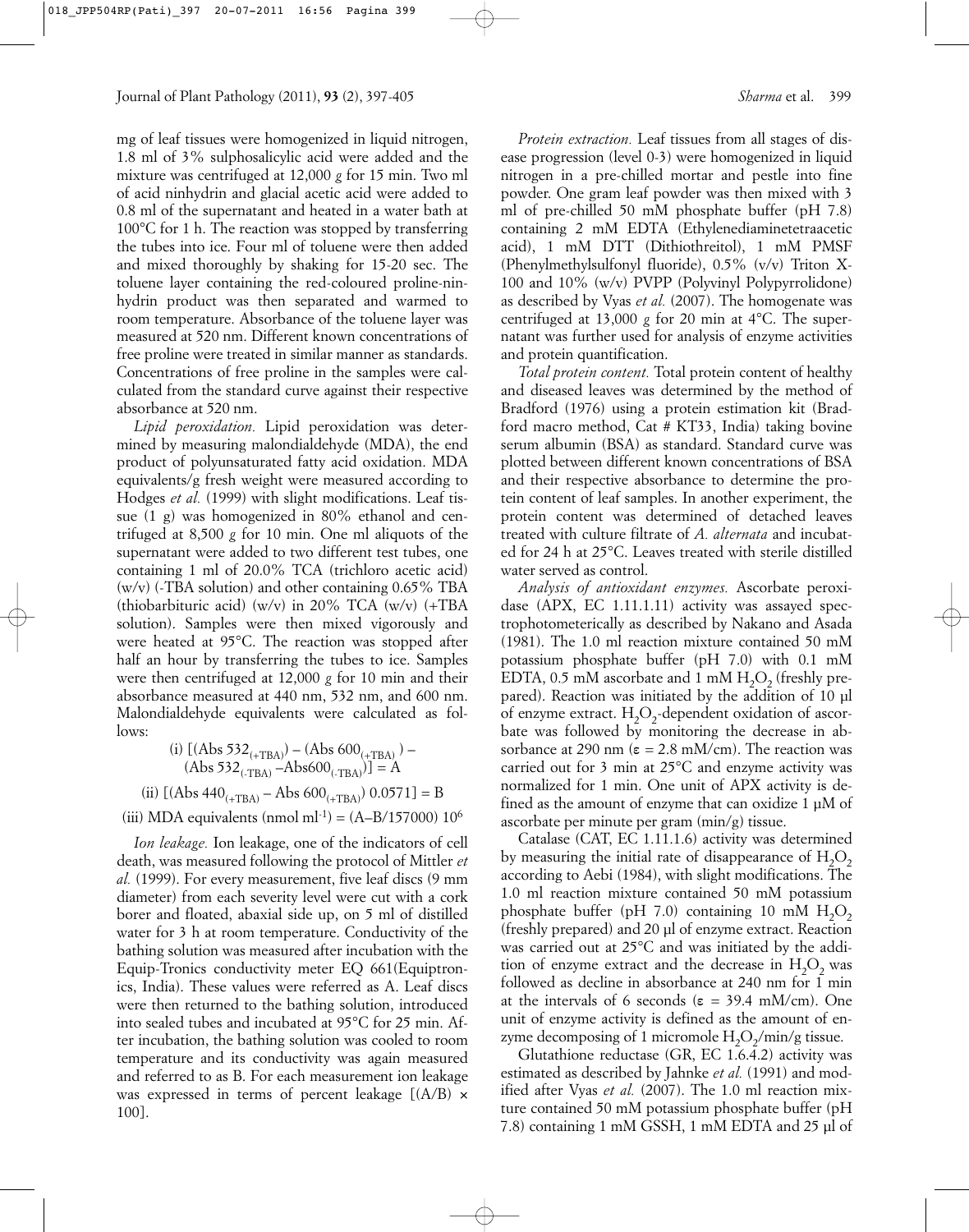enzyme extract. To initiate the reaction 0.1 mM NADPH was added and oxidation of NADPH was monitored at 25°C, in terms of decrease in absorbance at 340 nm for 1 min, at 6 sec intervals ( $\varepsilon = 6.22$  mM/ cm). Unit activity of glutathione reductase is defined as the enzyme catalyzing the reduction of one micromole of GSSG/min/g tissue at pH 7.8 and 25°C.

Guaiacol peroxidase (GPX, EC 1.11.1.7) activity was determined by the method of Fernández-Gracía *et al.* (2004). The 1.0 ml reaction mixture contained 50 mM potassium phosphate buffer (pH 7.0) containing 10 mM  $H_2O_2$ , 9 mM guaiacol and 100 µl enzyme extract. The GPX activity was determined by measuring the absorbance at 436 nm for 1 min at  $25^{\circ}$ C ( $\varepsilon = 26.6$  mM/ cm). One unit of GPX activity represents the amount of enzyme catalyzing the oxidation of 1 µmol of guaiacol/min/g tissue.

Monodehydroascorbate reductase (MDHAR, EC 1.6.5.4) activity was assayed as described by Hossain *et al.* (1984). The 1.0 ml reaction mixture contained 50 mM Tris-HCl (pH 7.6) with 2.5 mM ascorbic acid, 0.15 units of ascorbic acid oxidase (Sigma-Aldrich, USA), 50 µl of enzyme extract and 0.1-0.2 mM NADH/NADPH. The reaction was started by adding ascorbic acid oxidase and the decrease in absorbance at 25°C was measured at 340 nm ( $\varepsilon$  = 6.2 mM/cm) for 1 min. One unit of MDHAR activity is defined as the amount of enzyme required to oxidize one micromole of NADH/min/g tissue.

Superoxide dismutase (SOD, EC 1.15.1.1) activity was estimated using Beyer and Fridovich (1987) method modified after Vyas *et al.* (2007). The 1.0 ml reaction mixture contained 50 mM phosphate buffer pH 7.0 containing 2 µM riboflavin, 100 µM EDTA, 75 µM NBT (Nitro blue tetrazolium chloride) and 13 µM DLmethionine (added at the end) and 16 µl of enzyme extract. After illumination with strong fluorescent light  $(400 \mu M/m^2/s)$  for 10 min, absorbance was measured at 560 nm with a Perkin Elmer Lambda 25 UV-Visible spectrophotometer. The reaction mixture without enzyme extract kept under similar conditions served as blank. SOD activity was determined from the percent inhibition of NBT reduction as compared with illuminated blank showing maximum color change at 25°C and enzyme activity was normalized for 1 min. One unit of enzyme activity is defined as the amount of enzyme required for 50% inhibition of NBT reduction at 25°C.

**Statistical analysis.** All analyses were performed in triplicate and values were presented as mean ± standard errors. To compare differences in the means, one way analysis of variance (ANOVA) with LSD (least significant difference) at  $p \le 0.05$  (5% level of significance) was performed. Student's t-test was used to compare difference of the means in paired sample data. To correlate the various biochemical parameters with disease progression, Pearson's correlation coefficients were calculated with p≤0.05. SPSS software for WINDOWS version 16.0 (SPSS USA) and Microsoft Office Excel 2003 (Microsoft, USA) were used to conduct the statistical analysis.

#### **RESULTS**

**Quantitative expression of disease progression.** Inoculated plants showed initial symptoms of leaf spot disease within 2 weeks. The severity of infection increased gradually. The number of spots per leaf was measured as an indicator of disease severity, which was rated on a four point scale (level 0 to level 3). During disease initiation (level 1) the mean number of spots/ leaf was  $22.6\pm3.203$ , which increased to  $41.8\pm1.855$  in intermediately infected leaves (level 2) and further increased to 58.6±6.638 in most severe infection (level 3) 5-6 weeks after onset of symptoms. Spots/cm2 leaf area were also recorded with each stage of disease development and found increase gradually with disease progression (Table 1). During the initial phase of the disease the number of spots/cm<sup>2</sup> of leaf area was  $0.6\pm0.030$ , which increased to  $1.4 \pm 0.102$  in intermediate disease condition and increased further to 1.9±0.236 in heavily diseased leaves.

**Biochemical analysis.** It was observed that pathogen invasion and establishment had significant bearing on chlorophyll A, B and total chlorophyll content (Fig. 1a). Compared to healthy leaves, the total chlorophyll content decreased by 219.76 µg/g FW at disease initiation stage (level 1) and then further declined as disease severity level move from level 2  $(92.71 \pm 21.29 \,\mu g/g \, \text{FW})$ to level 3 (27.71±4.52 µg/g FW). Similarly, a significant decrease in chlorophyll B was also monitored along with the progression of disease from level 0 to level 3  $(117.59 \pm 20.38 \text{ to } 39.56 \pm 5.92 \text{ µg/g FW})$ . A non significant decrease in total protein content was observed at each stage of disease progression, the highest being recorded in healthy leaves  $(84.26\pm5.16 \text{ µg/g FW})$  and the lowest in level 3 leaves  $(73.10\pm2.02 \text{ µg/g FW})$ . On the contrary, detached leaves treated with the culture filtrate of *A. alternata* resulted in significant reduction in protein content compared to the control (Fig. 2). The mean free proline content increased significantly with disease progression (Fig. 1b). It was lowest in healthy leaves (3.29±0.06 µg/g FW) and highest in level 3 leaves  $(11.66\pm0.06 \text{ µg/g FW})$ . An increasing trend in MDA content was observed with respect to disease development (Fig. 1c). MDA content increased significantly in level 2 (26.480±4.17 nmol/g FW) and level 3 (34.32 ±6.19 nmol/g FW) condition compared to level 0  $(6.59 \pm 0.51 \text{ nmol/g FW})$ .

There was a significant increase in the percent ion leakage from leaf tissues from level 0 to level 3 with dis-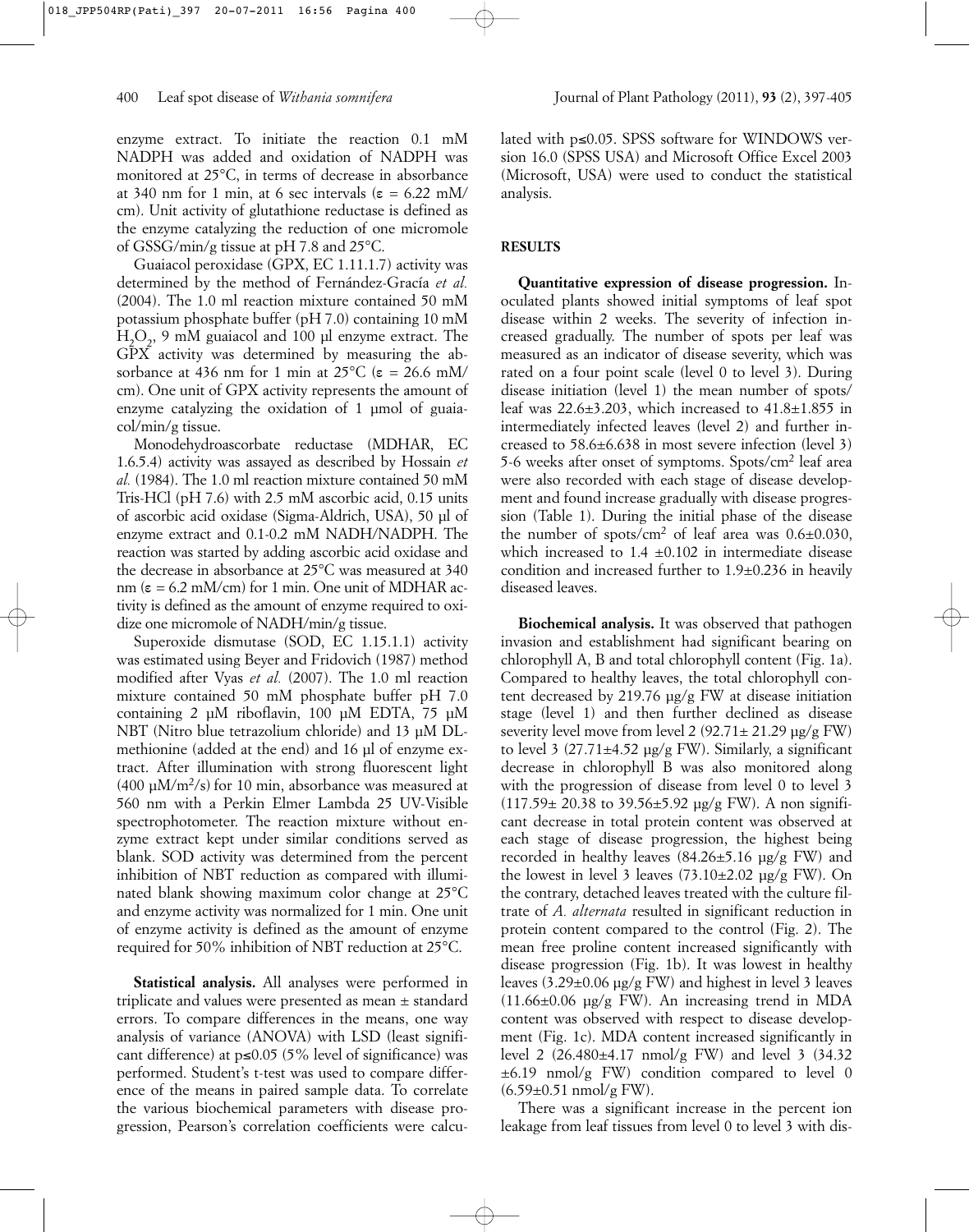

**Fig. 1.** Effect of leaf spot disease progression on: a. Chlorophyll content; b. Free proline; c. Lipid peroxidation; d. Ion leakage. Values of the same biochemical test with the same letter are not significantly different from each other (LSD,  $p\simeq 0.05$ ).

ease progression, reaching a maximum  $(38.37 \pm 0.25)$  in level 3, where the severity of the infection was the highest (Fig. 1d).

**Analysis of antioxidant enzyme.** Analysis of the activities of antioxidant enzymes showed a varied response to disease progression (Fig. 3). The activity of antioxidant enzymes, APX, CAT, GPX and SOD exhibited an increasing trend in response to disease whereas the activity of MDHAR and GR decreased. A gradual change in APX activity was monitored with disease progression. It initially dropped in level 1 to shoot up (Fig  $3a$ ) in level  $3(0.033\pm0.01 \text{ mol } UA/mg$  protein). A similar trend was also observed when CAT activity was analyzed (Fig 3b). GR activity showed a different trend with sudden significant fall with disease initiation (level 1) and did not differ significantly with further disease progression. There was a *ca.* 2.5 fold decrease in GR activity from level 0 to level 3 (Fig 3c). GPX activity showed a significant increment from level 0 to level 1  $(0.027 \pm 0.001$  mol UA/mg protein). Its activity increased further in level 2 leaves (0.030±0.001 mol UA/mg protein), but this increase was not significant when compared to level 1 (Fig 3d). However, further progression of disease to level 3 (0.022±0.003 mol UA/mg protein), resulted in a significant decrease in its activity than level 2. MDHAR activity showed a significant decline from



**Fig. 2.** Analysis of total protein content. A. Comparison of healthy (level 0) and diseased (level 3) leaves infected with *A. alternata*. B. Comparison of detached leaves treated with sterile distilled water and the culture filtrate of *A. alternata*. Values are represented as mean  $\pm$  SE, n=3. Same letter within the same experiment represents that values are not significantly different from each other (Paired sample Student's t-test, p≤0.05).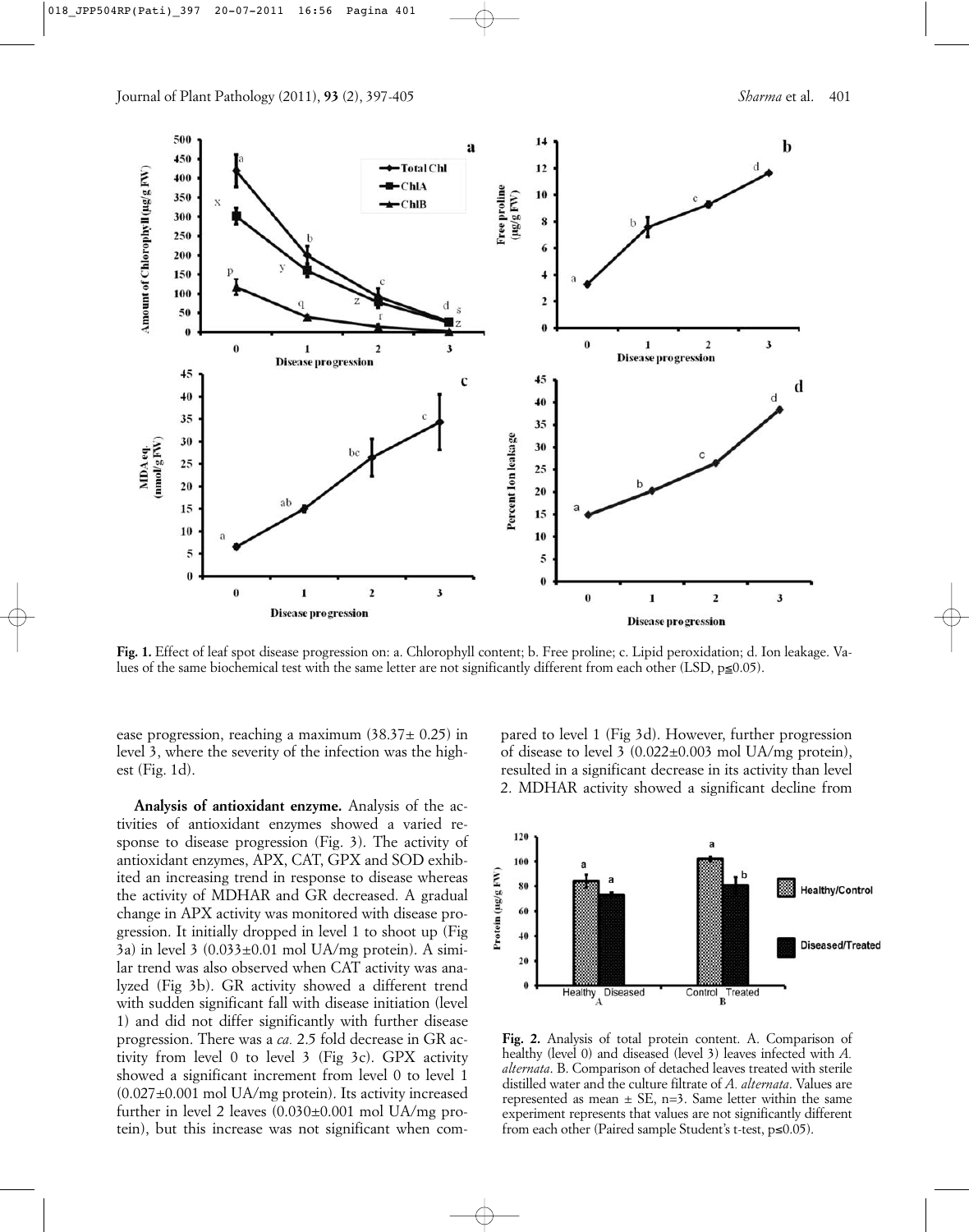

**Fig. 3.** Effect of disease progression on the activities of antioxidant enzymes. a**.** Ascorbate peroxidase (APX). b**.** Catalase (CAT). c. Glutathione reductase (GR). d. Guaiacol peroxidase (GPX). e. Monodehydroascorbate reductase (MDHAR). f. Superoxide dismutase (SOD). Specific activities of the same antioxidant enzyme with the same letter on the bar graph are not significantly different from each other (LSD,  $p \leq 0.05$ ).

healthy to disease initiation stage (level 1). However, no considerable change was observed as the disease progressed (Fig. 3e). SOD activity increased commensurately with disease progression (Fig. 3f) as it was lowest in healthy leaves (0.019± 0.0002 mol UA/mg protein) and highest in level 3 leaves  $(0.024 \pm 0.00001$  mol UA/mg protein).

Pearson's correlation analysis of various biochemical parameters and disease progression showed that chlorophyll A, total chlorophyll and total protein tended to decrease with the increase in the number of spots/cm2 leaf area at p≤0.05 (r values -0.978, -0.966 and -0.996 respectively), whereas the amount of free proline and the MDA and SOD activity tended to increase with the number of spots/cm<sup>2</sup> leaf area at  $p\leq 0.05$  (r values = 0.973, 1.000 and 0.991, respectively).

#### **DISCUSSION**

To monitor the biochemical changes during leaf spot disease of *W. somnifera*, the disease development was rated on a four point scale (0-3) based on severity of infection. Leaf spot disease establishes gradually in foliar tissue of the plant with distinctive changes in chlorophyll composition. Total chlorophyll content was drastically reduced in diseased tissue, with about 16 fold reduction in extremely diseased tissues as compared to healthy tissues. This drop in chloroplast pigments may be attributed to the disorganization of the plastid membrane upon infection as reported by Alwadi and Baka (2001) for *A. solani*.

In the present experiment, a significant increase in the free proline concentration at every stage of disease progression was observed. Proline is known to be involved in reducing stress-induced cellular acidification and maintaining NAD(P)+/NAD(P)H ratios (Hare *et al.*,1997). Its accumulation in response to biotic stress is well documented (Fabro *et al.*, 2004).

The amount of lipid peroxidation was determined as a measure of membrane lipid degradation. MDA content which is a measure of lipid peroxidation increased in response to disease progression. This may be due to the oxidative damage to the membrane lipids by superoxide radical. Similar increase in lipid peroxidation had previously been reported in response to both fungal (Deighton *et al.*, 1999) and bacterial pathogens (Adam *et al.*, 1989; Keppler and Baker, 1989). Host specific AK-toxin I from *A. alternata* is known for ROS (reactive oxygen species) induced lipid peroxidation and plasma membrane modifications in Japanese pear (Shimizu *et al.*, 2006).

Estimation of total protein content of healthy and diseased leaves indicated no significant differences.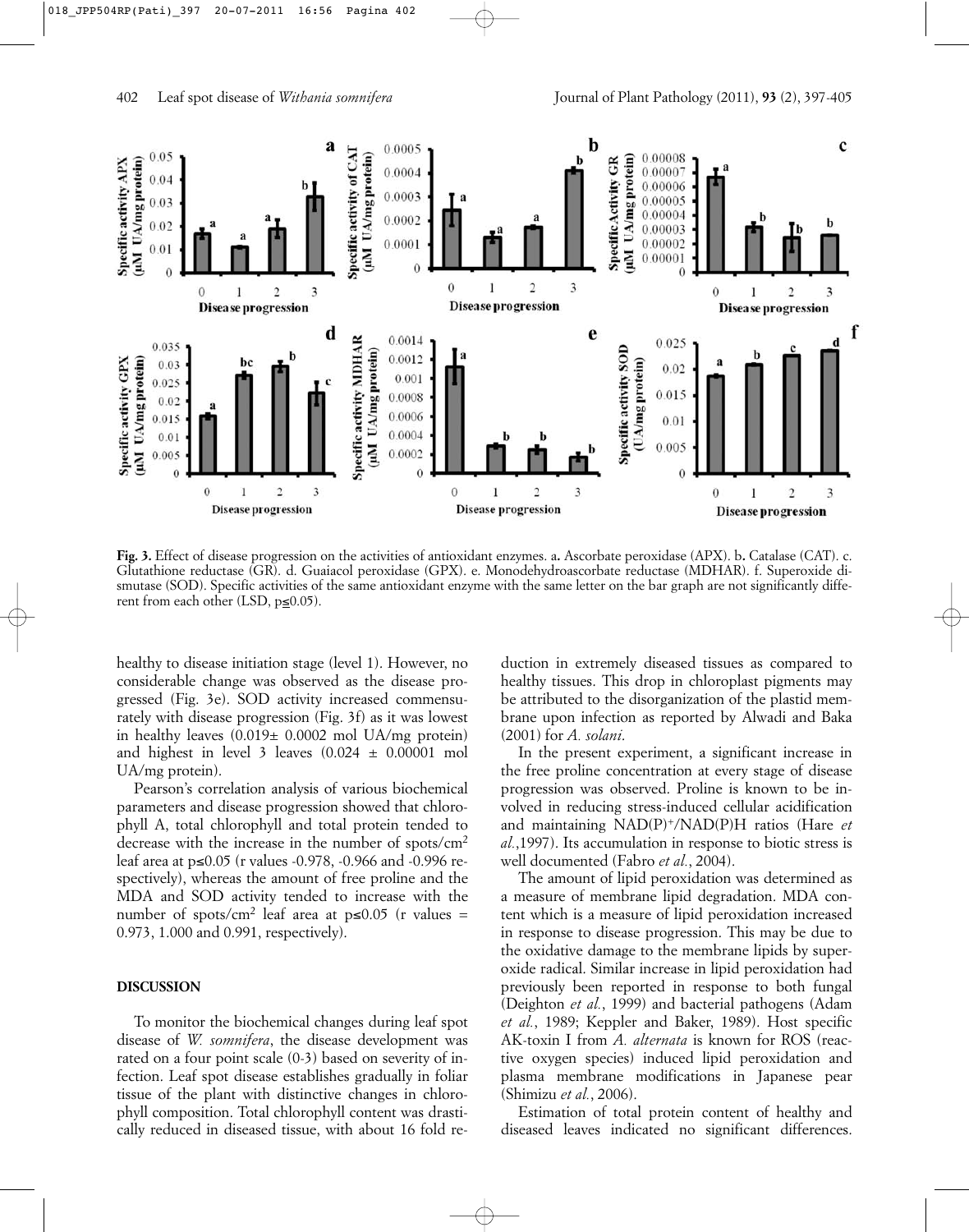However, healthy leaves treated with culture filtrate showed a significant reduction (paired sample student's t-test, p≤0.05) in protein content (Fig. 2). The reduction of protein in both cases could be ascribed to protein degradation by fungal proteases which are known to be produced by *A. alternata* in culture medium (Patil and Shastri, 1985). The small decrease of protein content in the diseased vis-a-vis the healthy sample may be due to built-up of fungal mycelium in diseased leaf tissue. It is also presumed that the reduction of the protein content could be linked to cell death (Attia *et al.*, 2005). Moreover, pathogen attack often leads to cell death due to disturbed homeostasis (Gilchrist, 1998).

Study of ion leakage is a quick method to monitor cell death resulting from disease incidence (Mittler *et al.*, 1999). In the present investigation, we found that there is a strong positive correlation between the percentage of ion leakage and the number of disease spots/unit leaf area  $(r = 0.966)$  (Table 2).

Production of ROS such as  $O_2$ , OH<sup> $\cdot$ </sup>, H<sub>2</sub>O<sub>2</sub>, during the so-called oxidative burst, is one of the earliest and most effective defence reactions in plants (Hong *et al.*, 2008), which can be activated by pathogen attack and establishment (Vellosillo *et al*., 2010). ROS production and its steady state level are tightly regulated by various antioxidant enzymes that work in coordination (Arora *et al.*, 2004). ROS alone and in combination with NO has also been reported to play an important role in plant protection (Delledonne *et al.*, 1998, 2001). Keeping this in mind, we analysed the activities of a number of antioxidant enzymes.

An increase in SOD activity was observed concomitantly with the advancement of disease. A significant positive correlation ( $r = 0.991$ , at  $p≤0.05$ ) was found among number of spots/cm<sup>2</sup> leaf area and specific activity of SOD. A similar trend in SOD activity had also been reported in strawberry leaves infected with *Mycosphaerella fragariae* (Ehsani-Moghaddam *et al.*, 2006). SOD may be helpful in dismutation of superoxide radicals generated during pathogen- induced oxidative burst.

Activity of MDHAR was reduced significantly with disease initiation, and no significant change was further observed with increasing severity of infection. MDHAR activity is responsible for keeping ascorbate in its reduced state. The decreased MDHAR activity we registered suggests that a larger fraction of ascorbate may be in the oxidized form in leaf tissues during pathogen-induced oxidative burst. Likewise, *Botrytis cinerea* infection led to decreased activity of enzymes involved in ascorbate metabolism (MDHAR, DHAR and APX) in the mitochondrial fraction (Kuzniak and Sklodowska, 2004).

Change in APX activity was not significant with disease initiation to intermediate diseased condition in comparison to healthy leaves. However, it increased significantly in extensively diseased leaf tissue. This further supports the fact that the oxidized form of ascorbate may increase in response to *A. alternata* infection.

GR activity in diseased leaves was reduced drastically, indicating a decrease in the reduction of oxidized glutathione in diseased tissue. A similar decrease in GR activity has already been reported in *in vitro*-grown plants of *W. somnifera* exposed to copper toxicity (Khatun *et al.*, 2008)*.* In *Brassica*, it was observed that this enzyme, which has highly conserved disulphide bridge between Cys76 and Cys81 residues, may undergo a breakage due to a host-specific toxin secreted by *Alternaria* spp (Lee *et al.*, 1998). Decrease in GR activity under both biotic and abiotic stress in *W. somnifera* plants indicates that a common mechanism of counteraction may be operative in both kind of stress.

The mechanism of function of CAT in detoxifying harmful H<sub>2</sub>O<sub>2</sub> is well understood (Dat *et al.*, 2003). In the present study, CAT activity was monitored at different levels of disease development, showing significant increase in extensively diseased leaves. However, a non significant change was found during the early to moderate infection phase. Increase of CAT activity may be due to the elevated level of  $H_2O_2$  in plant tissue in response to disease.

Disease development in plants is associated with a series of complex biochemical events and their interactions. Understanding the underlying processes is therefore a prerequisite for formulating a strategy for resistance. The present work reports the biochemical changes, including modification of the activity of antioxidant enzymes, taking place during the progression of leaf spot disease, and draws its significance by the fact that *W. somnifera* is a highly valuable medicinal plant whose pharmaceutically important constituents are deteriorated by leaf spot disease. The various parameters studied provide baseline information on the infection process and will facilitate designing suitable strategies for disease resistance.

#### **ACKNOWLEDGEMENTS**

Financial assistance from Council for Scientific and Industrial Research (CSIR Grant no. 10-2(5)/2007(ii)- E.U.II), Government of India, New Delhi, India is duly acknowledged.

# **REFERENCES**

- Adam A., Farkas T., Somlyai G., Hevesi M., Kiraly Z., 1989. Consequence of  $O_2$  generation during a bacterially induced hypersensitive reaction in tobacco: deterioration of membrane lipids. *Physiological and Molecular Plant Pathology* **34**: 13-26.
- Aebi M., 1984. Catalase *in vitro*. *Methods in Enzymology* **105**: 121-126.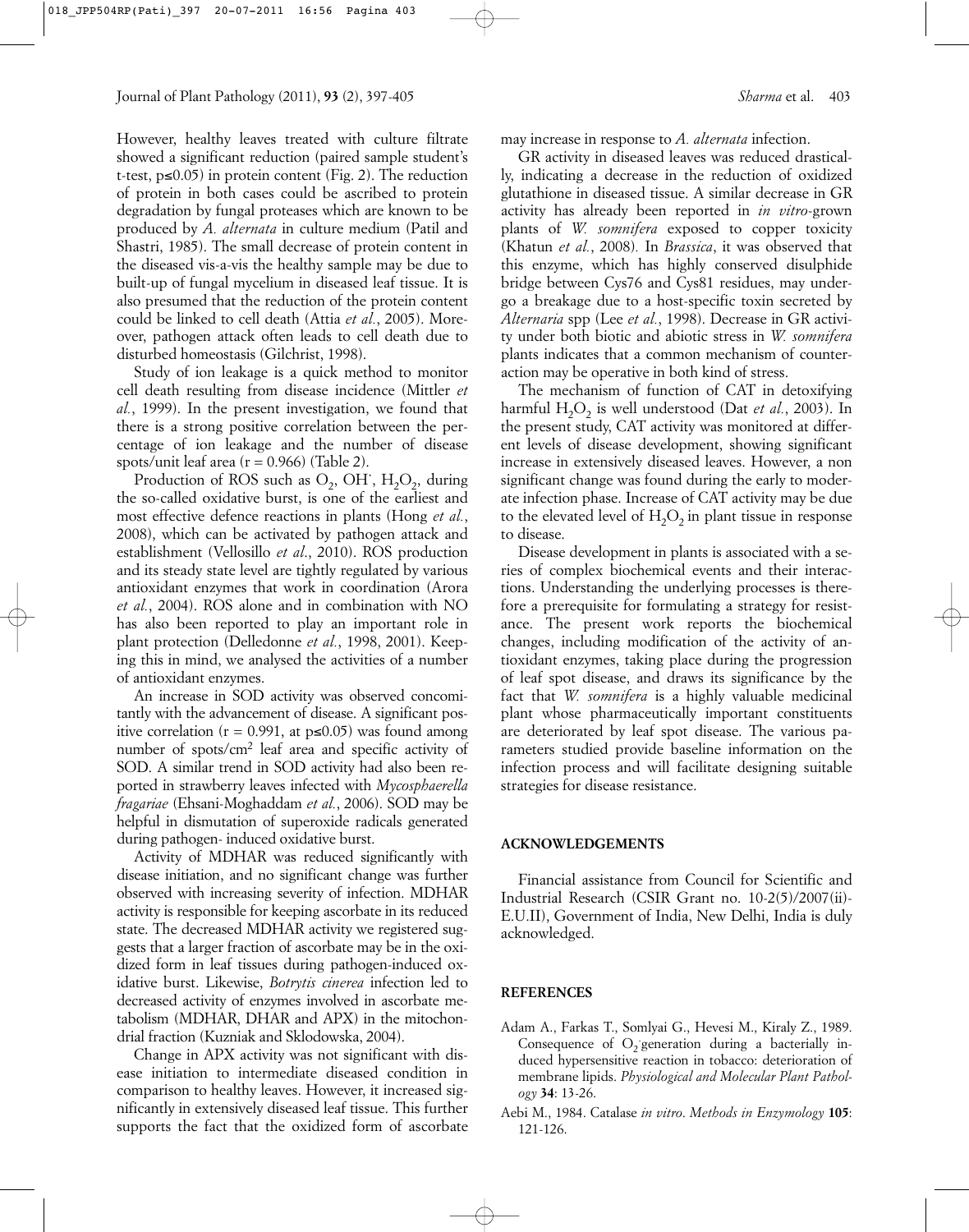- Alwadi H.M., Baka Z.A.M., 2001. Microorganisms associated with *Withania somnifera* leaves. *Microbiological Research* **156**: 303-309.
- Archana R., Namasivayan A., 1999. Antistressor effect of *Withania somnifera*. *Journal of Ethnopharmacology* **64**: 91-93.
- Arnon D.I., 1949. Copper enzymes in isolated chloroplasts. Polyphenol oxidase in *Beta vulgaris*. *Plant Physiology* **24**: 1- 15.
- Arora A., Sairam R.K., Srivastava G.C., 2004. Oxidative stress and antioxidative system in plants. *Current Science* **82**: 1227-1238.
- Attia K., Li K., Wei C., He G., Su W., Yang J., 2005. Overexpression of the *OsPDCD5* gene induces programmed cell death in rice. *Journal of Integrative Plant Biology* **47**: 1115- 1122.
- Bates L.S., Waldern R.P., Teare I.D., 1973. Rapid determination of free proline for water stress studies. *Plant and Soil* **39**: 205-207.
- Beyer W.F., Fridovich I., 1987. Assaying for superoxide dismutase activity: some large consequences of minor changes in concentrations. *Analytical Biochemistry* **161**: 559-566.
- Bradford M.M., 1976. A rapid and sensitive method for the quantitation of microgram quantities of protein utilizing the principle of protein-dye binding. *Analytical Biochemistry* **72**: 248-254.
- Chatterjee S., Srivastava S., Khalid A., Singh N., Sangwan R.S., Sidhu O.P., Roy R., Khetrapal C.L., Tuli R., 2010. Comprehensive metabolic fingerprinting of *Withania somnifera* leaf and root extracts. *Phytochemistry* **71**: 1085-1094.
- Dat J.F., Pellinen R., Beeckman T., Van De Cotte B., Langebartels C., Kangasjärvi J., Inze D., Van Breusegem F., 2003. Changes in hydrogen peroxide homeostasis trigger an active cell death process in tobacco. *The Plant Journal* **33**: 621-632.
- Deighton N., Muckenschnabel I., Goodman B.A., Williamson B., 1999. Lipid peroxidation and the oxidative burst associated with infection of *Capsicum annuum* by *Botrytis cinerea*. *The Plant Journal* **20**: 485-492.
- Delledonne M., Xia Y., Dixon R.A., Lamb C., 1998. Nitric oxide functions as a signal in plant disease resistance. *Nature* **394**: 585-588.
- Delledonne M., Zeier J., Marocco A., Lamb C., 2001. Signal interactions between nitric oxide and reactive oxygen intermediates in the plant hypersensitive disease resistance response. *Proceeding of the National Academy of Sciences USA* **98**: 13454-13459.
- Ehsani-Moghaddam B., Charles M.T., Carisse O., Khanizadeh S., 2006. Superoxide dismutase responses in strawberry cultivars to infection by *Mycosphaerella fragariae*. *Journal of Plant Physiology* **163** (Suppl.1): 147-153.
- Fabro G., Kovács I., Pavet V., Szabados L., Alvarez M.E., 2004. Proline accumulation and *AtP5CS2* gene activation are induced by plant-pathogen incompatible interactions in *Arabidopsis*. *Molecular Plant-Microbe Interactions* **17**: 343-350.
- Fernández-Gracía N., Carvajal M., Olmos E., 2004. Graft union formation in tomato plants: peroxidase and catalase involvement. *Annals of Botany* **93**: 53-60.
- Gilchrist D.G., 1998. Programmed cell death in plant disease: the purpose and promise of cellular suicide. *Annual Review of Phytopathology* **36**: 393-414.
- Hare P.D., Cress W.A., 1997. Metabolic implications of stressinduced proline accumulation in plants. *Plant Growth Regulation* **21**: 79-102.
- Hodges D.M., DeLong J.M., Forney C.F., Prange R.K., 1999. Improving the thiobarbituric acid-reactive-substances assay for estimating lipid peroxidation in plant tissues containing anthrocyanin and other interfering compounds. *Planta* **207**: 604-611.
- Hong J.K., Yun B., Kang J., Raja M.U., Kwon E., Sorhagen K., Chu C., Wangand Y., Loake G.J., 2008. Nitric oxide function and signaling in plant disease resistance. *Journal of Experimental Botany* **59**: 147-154.
- Hossain M.A., Nakano Y., Asada K., 1984. Monodehydroascorbate reductase in spinach chloroplasts and its participation in regeneration of ascorbate for scavenging hydrogen peroxide. *Plant and Cell Physiology* **25**: 385-395.
- Jahnke L.S., Hull M.R., Long S.P., 1991. Chilling stress and oxygen metabolizing enzymes in *Zea mays* and *Zea diploperennis. Plant Cell and Environment* **14**: 97-104.
- Jaleel C.A., Gopi R., Manivannan P., Panneerselvam R., 2008a. Exogenous application of triadimefon affects the antioxidant defence system of *Withania somnifera* Dunal. *Pesticide Biochemistry and Physiology* **91**: 170-174.
- Jaleel C.A., Lakshmanan G.M.A., Gomathinayagam M., Panneerselvam R., 2008b. Triadimefon induced salt stress tolerance in *Withania somnifera* and its relationship to antioxidant defence system. *South African Journal of Botany* **74**: 126-132.
- Keppler L.D., Baker C.J., 1989.  $O_2$  initiated lipid peroxidation in a bacteria-induced hypersensitive reaction in tobacco cell suspensions. *Phytopathology* **79**: 555-562.
- Khan J.A., Shrivastva P., Singh S.K., 2006. Sensitive detection of a phytoplasma associated with little leaf symptoms in *Withania somnifera*. *European Journal of Plant Pathology* **115**: 401-408.
- Khatun S., Ali M.B., Hahn E., Paek K., 2008. Copper toxicity in *W. somnifera*: Growth and antioxidant enzymes responses of *in vitro* grown plants. *Environmental and Experimental Botany* **64**: 279-285.
- Kulkarni A.A., Thengane S.K., Krishnamurti K.V., 1996. Direct *in vitro* regeneration in leaf explants of *Withania somnifera* (L.) Dunal. *Plant Science* **119**: 163-168.
- Kumar A., Singh C.P., Pandey R., 2009. Influence of environmental factors on the population buildup of *Helicoverpa armigera* Hübner and *Epilachna vigintioctopunctata* (Febr.) on Aswagandha (*Withania somnifera* Linn.). *Journal of Entomological Research* **33**: 123-127.
- Kuzniak E., Sklodowska M., 2004. The effect of *Botrytis cinerea* infection on the antioxidant profile of mitochondria from tomato leaves. *Journal of Experimental Botany* **55**: 605-612.
- Lee H., Jo J., Son D., 1998. Molecular cloning and characterization of the gene encoding glutathione reductase in *Brassica campestris*. *Biochimica et Biophysica Acta* **1395**: 309-314.
- Mahrshi R.P., 1986. *Withania somnifera*-a new host for *Myrothecium roridum. Indian Journal of Plant Pathology* **16**: 199.